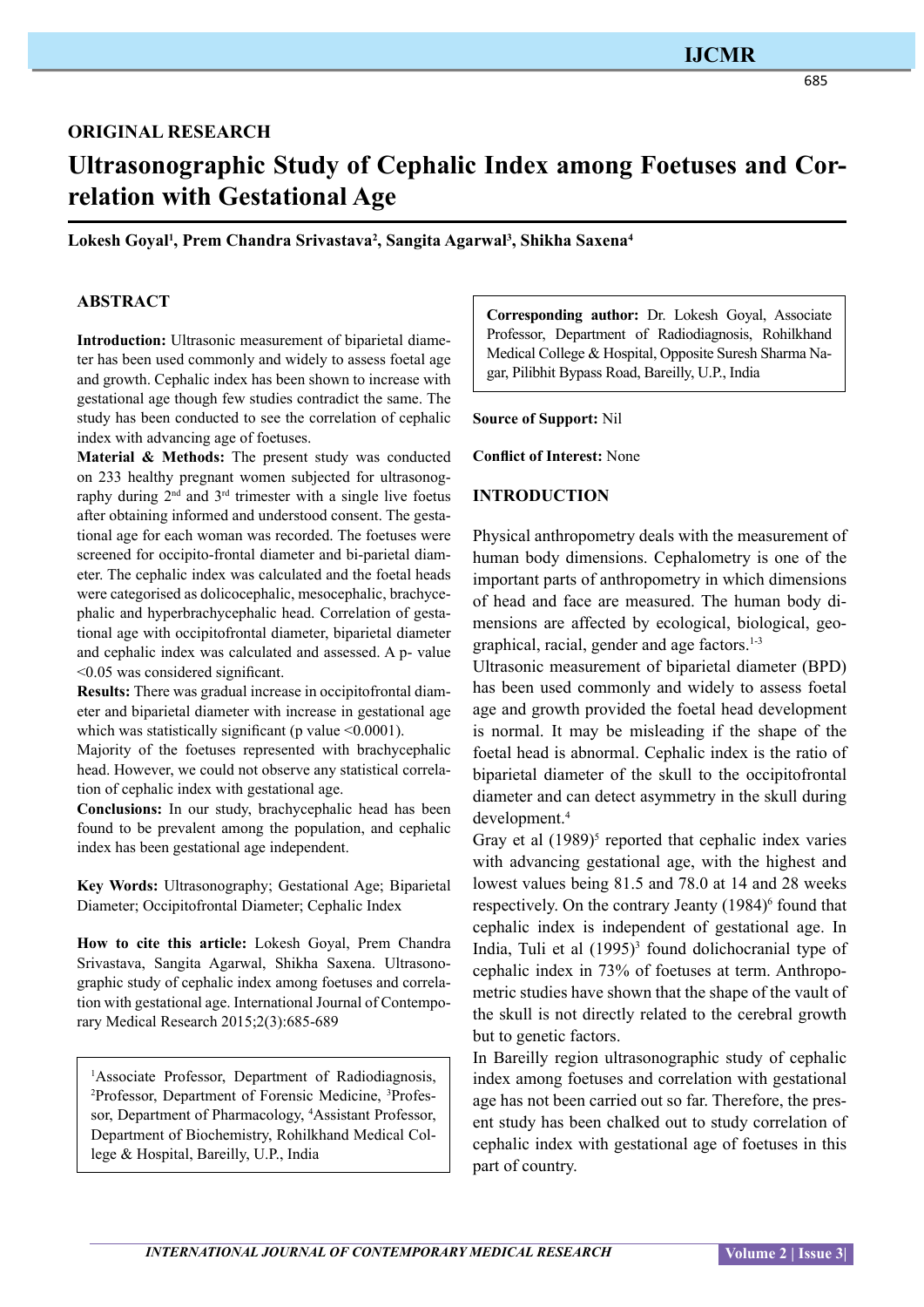## **Material and Methods**

The present study was conducted in the Department of Radiodiagnosis, Rohilkhand Medical College & Hospital, Bareilly and at Ganesh diagnostic, Bareilly U.P. (India) on pregnant women who were advised for ultrasonography with certain indications. We included two hundred thirty three healthy pregnant women in the 2<sup>nd</sup> and 3rd trimester with a single live foetus after taking informed and understood consent. Pregnant women with diabetes mellitus, hypertension, renal disease, thyroid disease, and asthma and with complications of pregnancy known at the moment of the ultrasound scan e.g. bleeding, pre-eclampsia, etc. were excluded from the study. If abnormal foetal cranial morphology and other foetal malformation were detected during the examination, the subject was excluded from the study. The gestational age for each woman was recorded.

Average gestational age (Mean  $\pm$  SD in weeks) was calculated by BPD, OFD and femur length. The foetuses were divided into groups with four weeks of age intervals. The foetuses were screened for occipito-frontal diameter (OFD) and bi-parietal diameter (BPD). Both diameters were measured from outer to outer margin using a gray scale real time ultrasonographic scanner, medison sonoace X-8, 3.5MHz sector transducer. The data thus compiled was analyzed using computer software MS Excel and SPSS 14.0 version software. At each gestational age (GA), OFD and BPD were reported as mean standard deviation (SD).

Foetal bi-parietal diameter measurements were made

in an axial plane at the level where the continuous midline echo is broken by the cavum septum pellucidum in the anterior third and that includes the thalamus.<sup>7</sup>

This transverse section should demonstrate an oval symmetrical shape. Measurement of BPD was from the outer edge of the closest temporomandibular bone to the outer edge of the opposite temporo-mandibular bone. The occipito-frontal diameter (OFD) was measured in the same plane between the leading edge of the frontal bone and the outer border of the occiput.

The cephalic index (CI) was calculated as the ratio of the same two diameters (BPD/OFD  $\times$  100). Based on CI value, the foetal heads were categorised as dolicocephalic, mesocephalic, brachycephalic and hyperbrachycephalic head with cephalic index value  $\leq$ 74.9, 75 - 79.9, 80 - 84.9 and 85 - 89.9 respectively. Correlation between GA and OFD, GA and BPD as well as correlation between GA and cephalic index were calculated and assessed. A p- value  $\leq 0.05$  was considered significant.

#### **Results**

Foetal head measurements were taken in 233 healthy pregnant women. Table - 1 depicts correlation of OFD, BPD and cephalic index with gestational age. The mean OFD ranged from  $29.457 \pm 6.408$  mm at 12.1  $-16$  weeks to 113.984  $\pm$  4.258 mm at 36.1 - 40 weeks gestational age. There was gradual increase in OFD with increase in gestational age which was statistically significant (p value  $\leq 0.0001$ ). Similarly, we noted increasing trend in BPD from  $24.662 \pm 5.761$  mm in 12.1  $-16$  weeks to 92.934  $\pm$  2.484 mm at 36.1 – 40 weeks

| <b>Gestational Age</b><br>(Weeks)                                                 | <b>Number</b><br>$(n=233)$<br>$(\% = 100)$ | <b>Average Ges-</b><br>tational Age<br>(Week)<br>(Mean $\pm$ S.D.) | OFD (mm)<br>(Mean $\pm$ S.D.) | <b>BPD</b> (mm)<br>(Mean $\pm$ S.D.) | <b>Cephalic Index</b><br>(Mean $\pm$ S.D.) |  |  |  |  |
|-----------------------------------------------------------------------------------|--------------------------------------------|--------------------------------------------------------------------|-------------------------------|--------------------------------------|--------------------------------------------|--|--|--|--|
| $12.1 - 16$                                                                       | $21(9.01\%)$                               | $13.690 \pm 1.238$                                                 | $29.457 \pm 6.408$            | $24.662 \pm 5.761$                   | $83.457 \pm 3.453$                         |  |  |  |  |
| $16.1 - 20$                                                                       | 25(10.73%)                                 | $17.748 \pm 1.150$                                                 | $49.196 \pm 4.736$            | $40.568 \pm 4.665$                   | $82.196 \pm 2.974$                         |  |  |  |  |
| $20.1 - 24$                                                                       | 26(11.16%)                                 | $21.507 \pm 1.035$                                                 | $66.173 \pm 4.966$            | $51.988 \pm 3.464$                   | $78.961 \pm 4.494$                         |  |  |  |  |
| $24.1 - 28$                                                                       | 26(11.16%)                                 | $25.819 \pm 1.273$                                                 | $82.408 \pm 5.891$            | $66.111 \pm 4.268$                   | $80.276 \pm 2.803$                         |  |  |  |  |
| $28.1 - 32$                                                                       | 29 (12.45)                                 | $30.586 \pm 0.944$                                                 | $98.734 \pm 8.267$            | $76.727 \pm 6.835$                   | $76.658 \pm 10.380$                        |  |  |  |  |
| $32.1 - 36$                                                                       | 74 (31.76%)                                | $34.151 \pm 0.939$                                                 | $107.456 \pm 3.122$           | $86.763 \pm 3.175$                   | $80.705 \pm 2.889$                         |  |  |  |  |
| $36.1 - 40$                                                                       | 32(13.73)                                  | $37.071 \pm 0.845$                                                 | $113.984 \pm 4.258$           | $92.934 \pm 2.484$                   | $81.284 \pm 2.193$                         |  |  |  |  |
| $\mathbf{r}$                                                                      |                                            |                                                                    | 0.9857                        | 0.9886                               | $-0.1022$                                  |  |  |  |  |
| t-value                                                                           |                                            |                                                                    | 88.904                        | 99.793                               | $-1.5614$                                  |  |  |  |  |
| p-value                                                                           |                                            |                                                                    | 0.0000                        | 0.0000                               | 0.1197                                     |  |  |  |  |
| OFD: Occipitofrontal diameter, BPD: Biparietal diameter, S.D.: Standard deviation |                                            |                                                                    |                               |                                      |                                            |  |  |  |  |
| <b>Table-1:</b> Correlation of OFD, BPD and Cephalic Index with gestational age   |                                            |                                                                    |                               |                                      |                                            |  |  |  |  |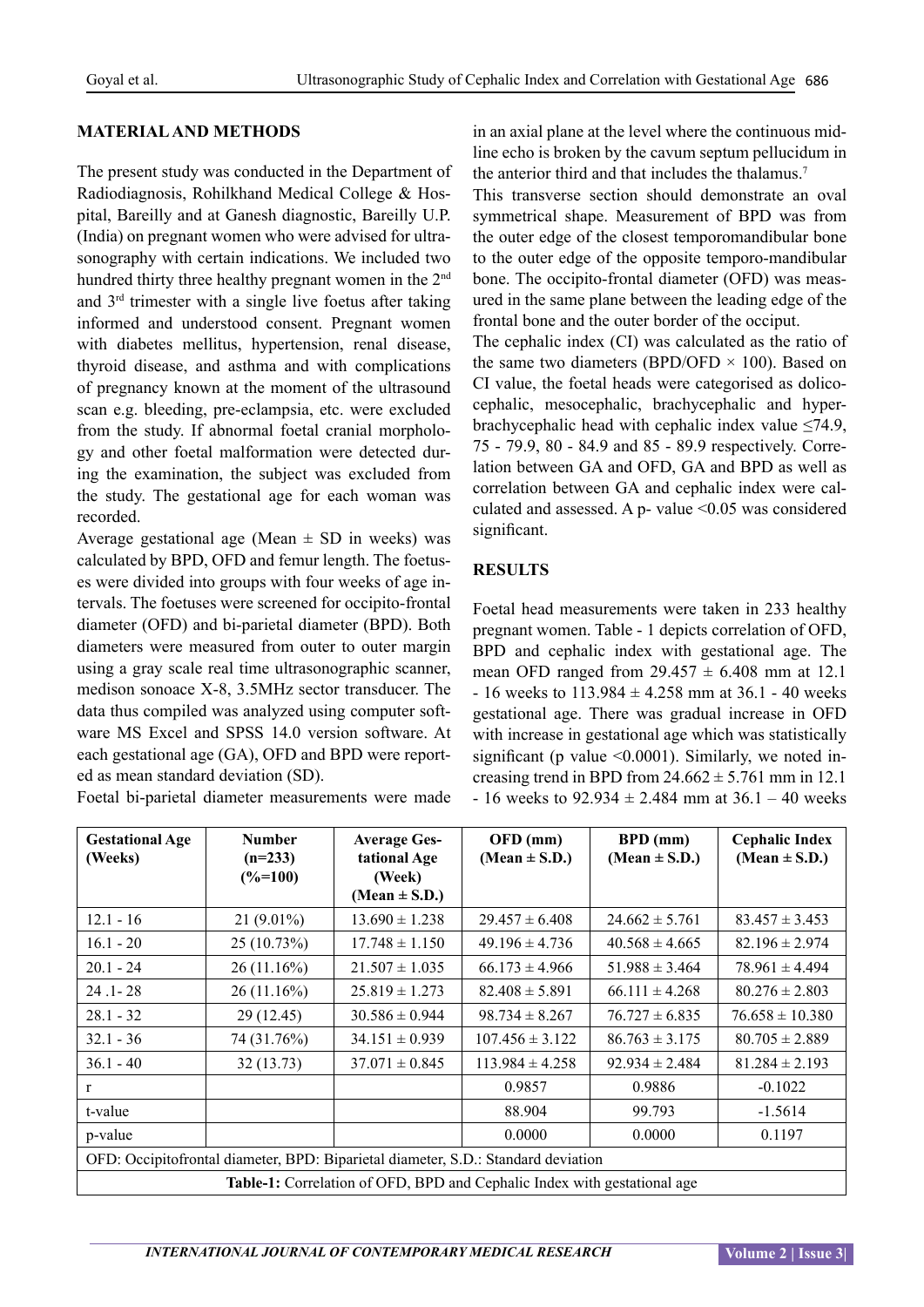of gestational age. This increase in BPD was also statistically significant (p value < 0.0001) when correlated with gestational age. It is obvious from the table - 1 that values of OFD and BPD are minimum at 13<sup>th</sup> week and maximum at full term and thus, correlating well with the advancement of gestational age.

We noted maximum value of cephalic index  $83.457 \pm$ 3.453 during 12.1 - 16 weeks gestational age followed by  $82.196 \pm 2.974$  during 16.1 - 20 weeks. Gestational age 28.1 - 32 weeks recorded the minimum CI value of  $76.658 \pm 10.380$  whereas during 36.1 - 40 weeks the value recorded was  $81.284 \pm 2.193$  only.

This denoted that during 12.1 - 20 weeks and 32.1 - 40 weeks gestational age, the foetuses had brachycephalic heads whereas during 20.1 - 24 weeks and 28.1 - 32 weeks they had mesochephalic heads. Thus, majority of the foetuses among the study population represented with brachycephalic head. However, we could not observe any statistical correlation of cephalic index with gestational age. A comparison of BPD with earlier studies was also done (Table - 2) and we also noted increase in BPD with advancement of pregnancy from second trimester to full term as noted in earlier studies.

#### **Discussion**

It has been shown clearly and repeatedly that genetic variation within a population is greater than that between populations and that there is no genetic basis to divide humans into discrete separate race groups.<sup>8,9</sup> However, Williams et al  $(1995)^{10}$  recorded a racial variation in the cranium. Okupe (1984)<sup>2</sup> reported higher foetal BPD in Nigerian women than those of Europeans, with weekly increase from second trimester up to full term. The statistical analysis with student's t - test showed significant difference near term. Dubowitz and Goldberg  $(1981)^{11}$  conducted study over foetuses of Caucasian, Negro, Indian and mixed origin but

did not find any significant differences except after 30 weeks of gestational age. Parker et al  $(1982)^{12}$  noted no significant difference between Asian and European foetues in their study. Campbell (1969)<sup>13</sup>, Dewhurst et al (1971)<sup>14</sup>, Varma (1973)<sup>15</sup>, Sabbagha et al (1974)<sup>16</sup>, Ott  $(1985)^{17}$  and Tuli et al  $(1995)^{3}$  observed close correlation between BPD and foetal age. As per their observations, the foetal head growth was almost linear until approximately the  $30<sup>th</sup>$  week of gestation after which the co-ordinates showed a flattening pattern.

In the present study, majority of the foetuses among the study population represented with brachycephalic head that too during early second trimester and late third trimester of gestation. Although during  $20<sup>th</sup>$  to  $30<sup>th</sup>$  week of gestation the foetal head happened to be mesocephalic. We could not observe any statistical correlation of cephalic index with gestational age. Our observation was well supported by Jeanty et al  $(1984)^6$  who also found the cephalic index age independent. A constant cephalic index of  $78.3 \pm 4.4$  from  $14 - 40$  weeks was also observed by Hadlock et al  $(1981)^{18}$  with no significant change as the fetal age increases. Tuli et al  $(1995)^3$ also noted a constant value of  $76.4 \pm 5.1$  from 12 - 40 weeks.

In contrast to our finding, Gray et al  $(1989)^5$  and Railakshmi et al  $(2001)^{19}$  observed a change in cephalic index with increasing age of fetus, and reported a wide normal range for cephalic index. Mador et al  $(2010)^{20}$ also in their study concluded that the cephalic index of fetuses of Nigerian women changed from mesocephalic type at 12 weeks of gestation to brachycephalic type at term.

A comparison of BPD (in mm) reported by various workers is given in Table - 2. Hern  $(1984)^{21}$  reported slower growth rate up to 28 weeks. Campbell  $(1969)^{13}$ , Varma  $(1973)^{15}$  and Tuli et al  $(1995)^{3}$  reported higher growth rates up to  $30<sup>th</sup>$  week and slower growth rates from 30th to 40th week of gestation. Rajlakshmi et al

| Week of gestation                                             | <b>Hern 1984</b>             | Campbell | Tuli       | Rajan 1996 | Rajlakshmi | <b>Present Study</b> |  |  |  |
|---------------------------------------------------------------|------------------------------|----------|------------|------------|------------|----------------------|--|--|--|
|                                                               |                              | 1985     | et al 1995 |            | et al 2001 | 2015                 |  |  |  |
| $12.1 - 16$                                                   | 26.6                         | 27.4     | 18         | 30         | 28.1       | 24.66                |  |  |  |
| $16.1 - 20$                                                   | 42.5                         | 43.6     | 26         | 41         | 39.5       | 40.57                |  |  |  |
| $20.1 - 24$                                                   | 54.0                         | 56.3     | 31         | 52         | 46.8       | 51.99                |  |  |  |
| $24.1 - 28$                                                   | 60.5                         | 69.2     | 46         | 65         | 59.5       | 66.11                |  |  |  |
| $28.1 - 32$                                                   | $\qquad \qquad \blacksquare$ | 81.7     | 53         | 75         | 70.0       | 76.73                |  |  |  |
| $32.1 - 36$                                                   | $\qquad \qquad \blacksquare$ | 89.7     | 63         | 82         | 80.0       | 86.77                |  |  |  |
| $36.1 - 40$                                                   | $\qquad \qquad \blacksquare$ | 94.7     | 63         | 87         | 87.8       | 92.93                |  |  |  |
| BPD: Bi-parietal diameter                                     |                              |          |            |            |            |                      |  |  |  |
| <b>Table-2:</b> A comparison of BPD (mm) with earlier studies |                              |          |            |            |            |                      |  |  |  |

*INTERNATIONAL JOURNAL OF CONTEMPORARY MEDICAL RESEARCH Volume 2* | Issue 3|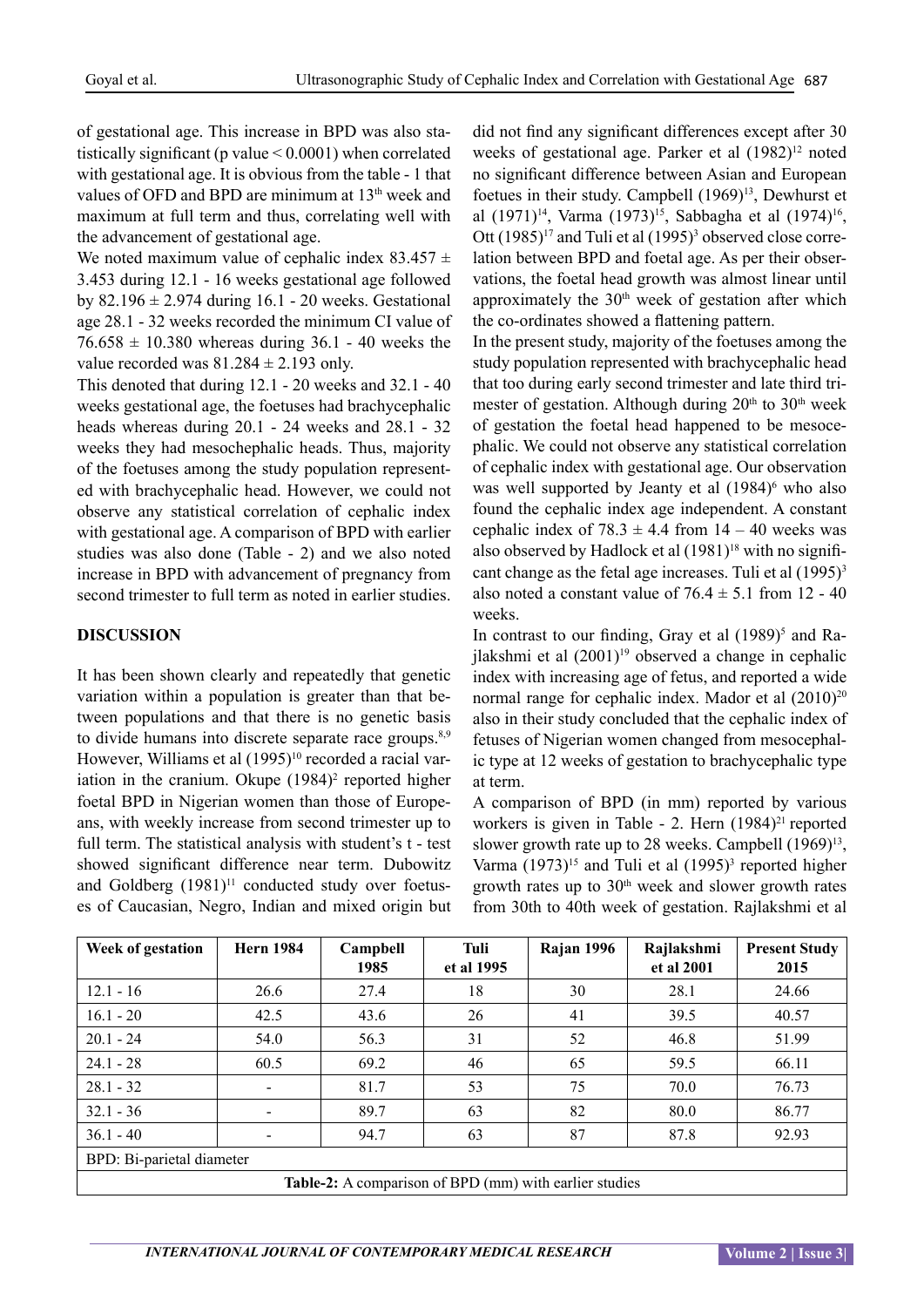$(2001)^{19}$  also observed highest growth rate during 24 - 28 weeks and slowest during 28 - 32 weeks of gestation. In the present study, we also noted almost similar pattern of growth rate.

Cephalic index was first developed in the 1840s by Anders Retzius as one of the most influential craniometric techniques. Soon after its development, the cephalic index gained popularity in Europe and the United States as a way to classify individuals into races based on similar measurements. As a measure of racial differences, however, the cephalic index proved problematic. In 1911, German-born American anthropologist Franz Boas showed that skull shape was significantly influenced by the environment (the basis for this influence remains unknown), undermining the use of the cephalic index as a racial marker. Nonetheless, scientists continued to use this and other anthropometric measurements as bases for racial classification, age determination and identification well into the mid-20th and 21st century.20

## **Conclusion**

In our region, this is the first time, cephalic index is determined in foetuses and brachycephalic head has been found to be prevalent among the population, though it has been gestational age independent. Moreover, the sample size of our study is small and the result may not be applicable to the population at large, therefore further study with larger sample size is recommended.

## **References**

- 1. Mibodi IMA and Frahani MR. Study of normal range of anatomical dimensions of one-day old newborn by cephalometry. Journal of Medical Council of Islamic Republic of Iran. 1996;14: 1-8.
- 2. Okupe RF, Cooker OO and Gbajumo SA. Assessment of fetal biparietal diameter during normal pregnancy by ultrasound in Nigerian women. British Journal of Obstetrics and Gynaecology. 1984;99:629-32.
- 3. Tuli A, Choudhry R., Agarwal S, Anand C and Gary H. Correlation between craniofacial dimensions and foetal age. Journal of the Anatomical Society of India. 1995;44:1- 12.
- 4. Abuhamad AZ, ed: Perinatal Ultrasonography. IN: Niswander KR Evans AT. Manual of Obstetrics Fifth Edition. Little Brown and Company. 1996;371–82.
- 5. Gray DL, Songster GS, Parvin CA and Crane JP. Cephalic Index; A gestational age-dependent bi-

ometric parameter. Obstetrics and Gynaecology 1989;74:600–03.

- 6. Jeanty P, Cousaert E, Hobbins JC, Tack B, Bracken M, and Contraine F. A longitudinal study of fetal head biometry. American Journal of Perinatology 1984;1:118–28.
- 7. Campbell S, Thoms A. Ultrasound measurement of the fetal head to abdominal circumference ratio in the assessment of growth retardation. Br J Obstet Gynaecol. 1977;84:165–74.
- 8. Lieberman L, Kirk RC, Littlefield A. Exchange across difference: The status of the race concept. Perishing paradigm: Race 1931-99. Am Anthropol. 2003;105:110–13.
- 9. Long JC, Li J, Healy ME. Human DNA sequences: more variation and less race. Am J Phys Anthropol. 2009;139:23–34.
- 10. Williams P, Dyson M, Dussak JE, Bannister LH, Berry MM, Collins P, Ferguson, MWJ. Skeletal System, In: Gray's Anatomy 38 th Edn., ELBS with Churchil Livingstone Edinburgh, London, 1995;pp  $607 - 612$ .
- 11. Dubowitz LMS and Goldberg C. Assessment of gestation by ultrasound in various stages of pregnancy in infants differing in size and ethnic origin. Journal of Obstetrics and Gynecology, British common wealth. 1981;88:225-59.
- 12. Parker AJ, Davies P and Newton JR. Assessment of Gestational age of the Asian fetus by sonar measurement or crown-rump length and biparietal diameter. British Journal of Obstetrics and Gynaecology. 1982;89:836-38.
- 13. Cambell S. The prediction of foetal maturity by ultrasonic measurements of biparietal diameter. Journal of Obstetrics and Gynecology, British commonwealth. 1969;76:603–09.
- 14. Dewhurst CI, Beazley JM and Campbell S. Assessment of fetal maturity and dysmaturity American Journal of Obstetrics and Gynaecology. 1972;113:141-49.
- 15. Varma TR. Prediction of delivery date by ultrasound caphalometry Journal of Obstetrics & Gynaecology, British Commonwealth. 1973;80: 316-19.
- 16. Sabbagha RE, Turner JH, Rockette H, Mazer J and Orgil I. Sonar BPD and fetal age. Obstetrics and Gynaecology. 1974;43:7-13.
- 17. Ott WJ. Acurate gestational dating. Obstetrics and Gynecology. 1985;66(3):311-15.
- 18. Hadlock FP, Deter RL, Carpenter RJ, Parker SK. Estimating fetal age: Effect of head shape on BPD. American Journal of Roentgenology.  $1981:137:83-85$
- 19. Rajlakshmi Ch, Shyamo Singh M, Bidhumukhi Devi Th, Chandramani Singh L. Cephalic Index